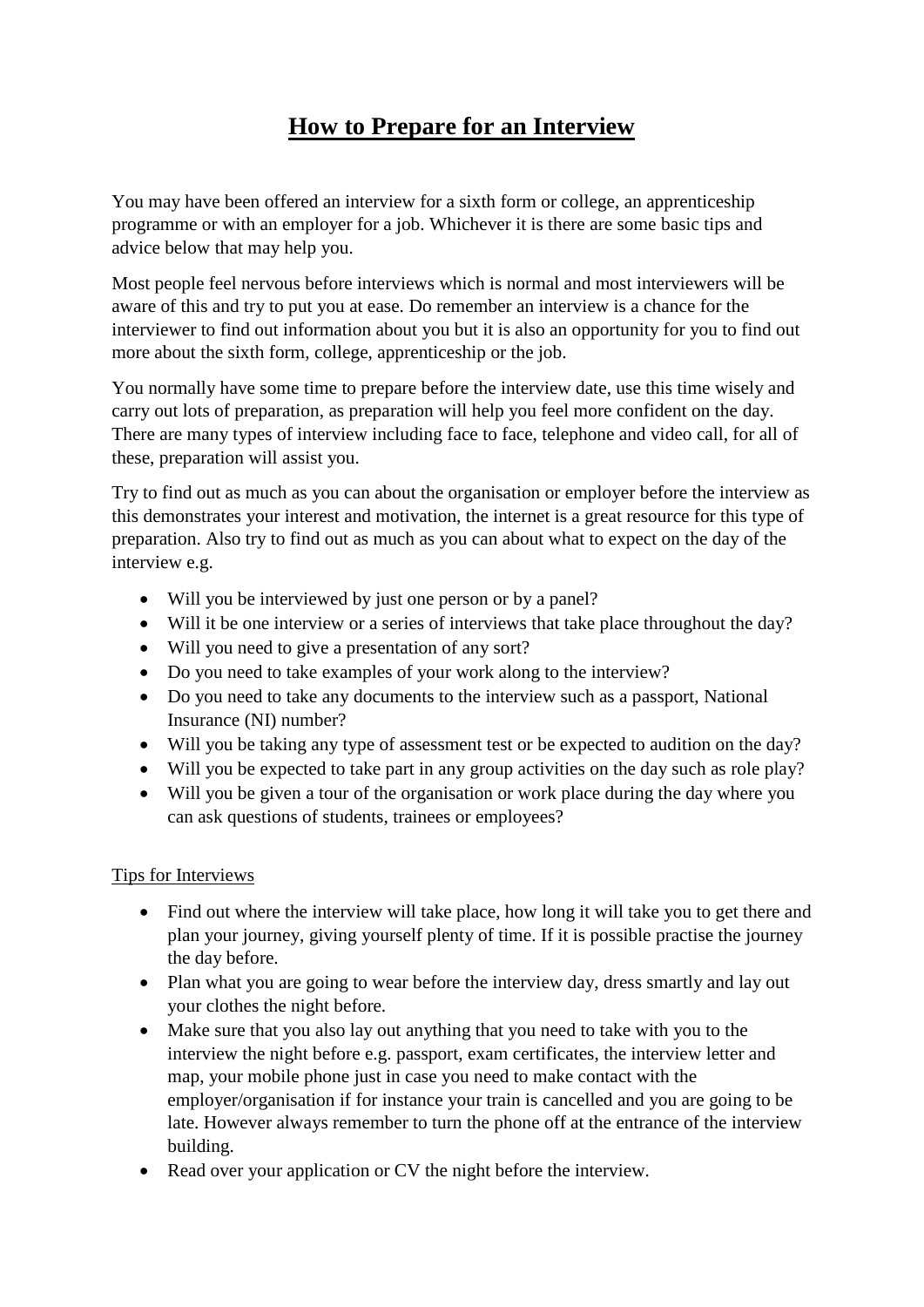- Always make sure that you have prepared answers to the 'Possible Questions' suggested later in this document.
- Leave early on the day of the interview, plan to arrive about 15mins before the interview time so that you can present yourself to the receptionist, visit the toilet, and comb your hair if necessary.
- Remember to smile pleasantly at anyone you meet on the interview day. If the chance arises, shake hands firmly with the interviewer whilst maintaining eye contact. Sit down when invited to. Sit up straight, do not slouch and try to keep your hands calmly in your lap rather than move them around when you are speaking.
- Listen to each question carefully. Take your time when answering the questions: make sure you understand the question and take your time if you need to think.
- Try to avoid simple yes or no answers even if the interviewer asks a closed question, always elaborate. Try to answer the question simply and concisely.
- Always be positive about yourself and your experiences.
- Always be honest and do not exaggerate or lie. Never be negative or blame a teacher, prior employer etc. Do not mention or make confessions about anything negative in your past unless directly asked.
- Even if the interviewer asks about your weaknesses try to turn your answer into a positive e.g. 'I would not say that I.T. is a major weakness but I may benefit from some up to date training on spreadsheets. I am always willing to update my skills and learn new things'.
- Prepare some questions to ask at the end of the interview use it as an opportunity to find out more about the role and the company/organisation and to show your enthusiasm and interest. (Don't ask about money or benefits just yet!)
- At the very end of the interview if the interviewer has not yet informed you, do ask when you are likely to hear from them regarding the outcome of the interview.
- If you do not hear about the outcome of your interview by the date agreed, wait a day or two and then follow the interviewer up with a polite telephone call asking if a decision has been made.
- When you eventually find out the outcome of your interview do ask for feedback on your performance, whether you have been successful or not.
- If you have been successful that is great.
- However if you have not been successful this time, try not to take it personally, it may just be that another candidate was better qualified or had more suitable experience. Give yourself a short while to recover from the rejection and then get back to completing new applications and preparing for future interviews, sometimes it takes a while but those that keep on trying tend to eventually be successful.

Tips specifically for Telephone Interviews (Read all of the information above as lots of it will still be relevant to Telephone Interviews)

- The advantage of a telephone interview is that you can refer to your CV and/or notes whilst being interviewed. So keep these documents within easy reach.
- You may have been given a particular day/time to expect your telephone interview but if not and you have been applying for a variety of jobs keep the essentials in a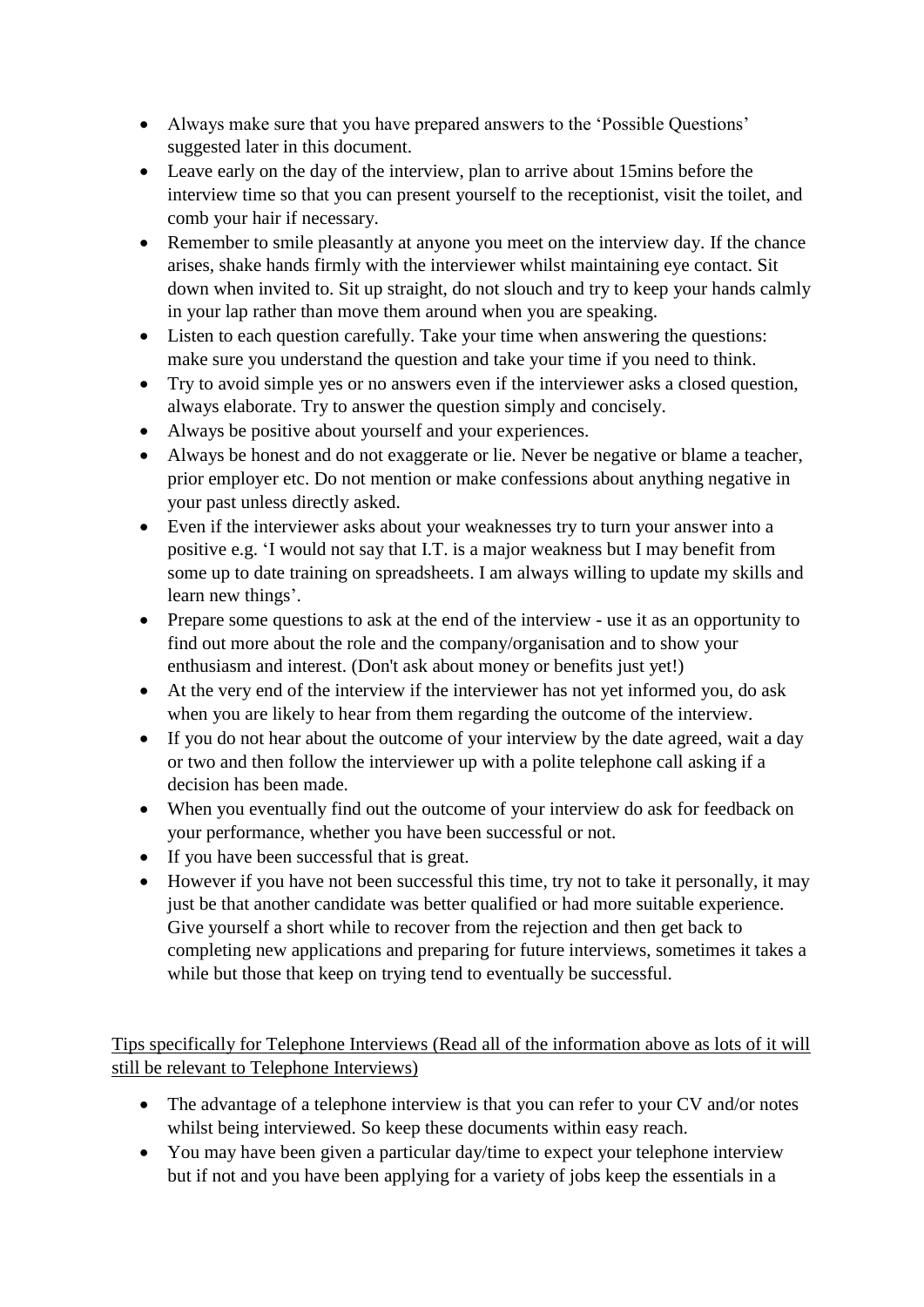specific area close to the telephone, e.g. a list of brief notes on the jobs/employers that you have contacted in some way, your paperwork as mentioned above i.e. your CV, a pen and notebook so you can make notes that you may want or need to refer to after the interview. Remember an employer may come across your CV in a pile on his/her desk at any time and suddenly decide to give you a call so try to be prepared.

- If an employer calls and you are in a place where you cannot easily take the call e.g. out with friends or driving let the call go to voicemail. It is better to return the call as soon as you can once you are in a quiet place away from distractions and noise. Make sure you have a professional sounding voicemail, just the way you should have a sensible email address if you are job hunting or applying for sixth form or college places.
- $\bullet$  Be prepared make sure you have thought about the possible questions that may come up – see 'Possible Questions' suggested later in this document.

#### Tips for Video Call or similar Interviews (Read all of the information above as lots of it will still be relevant to Video or similar Interviews)

- Make sure that you feel calm and have all of the relevant information with you before you take the call.
- Practise by recording yourself to see how you appear and sound whilst talking in front of a camera
- Choose a suitable place in your home for your video call, somewhere that is quiet and where you will not be disturbed or distracted. Make sure there is nothing embarrassing or inappropriate in the background.
- $\bullet$  Be prepared make sure you have thought about the possible questions that may come up – see 'Possible Questions' suggested later in this document.

## Possible Questions

No one knows for sure the questions that you will be asked in an interview, however below is a list of possible questions that it may help you to prepare answers to prior to the interview:

## Job/Apprenticeship Interviews

- Why do you want to become a ….mechanic?
- Why do you want to train/work for ....BMW?
- What makes you think you have the skills and qualities to become a successful ….mechanic?
- What strengths do you have?
- Tell me about your weaknesses?
- What experience do you have that may be relevant?
- How have you handled a difficult customer? Competency questions are quite common nowadays, so you may be asked how you have dealt with different situations. Being familiar with the job description and person specification for the job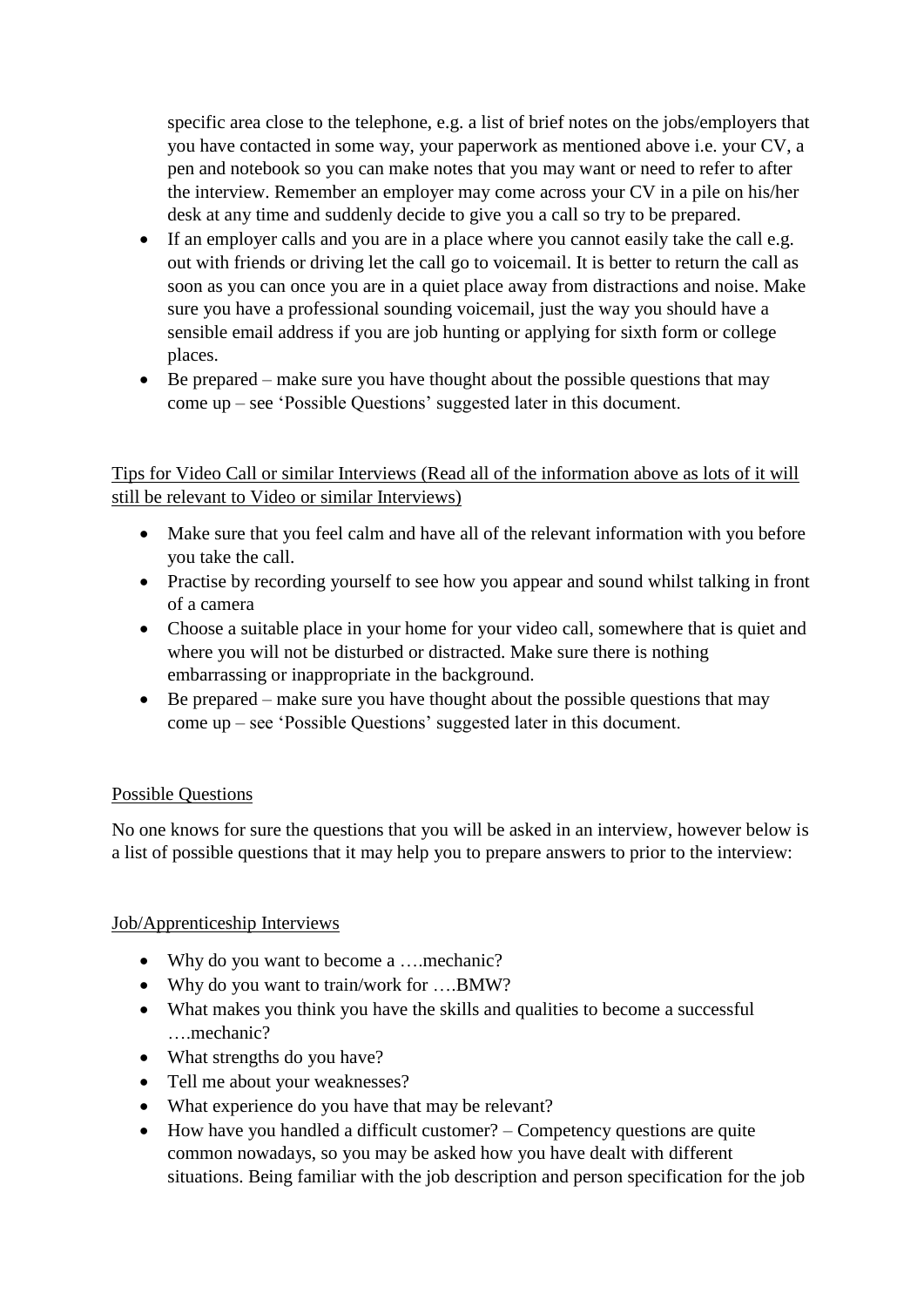which will basically tell you what the employer is looking for in you, may help you prepare for these types of questions.

- What hobbies or interests do you have that may be relevant to this vacancy?
- What are your long term career plans once you are trained?
- Where do you see yourself in five/ten years time?
- Do you have any questions?

#### Sixth Form/College Interviews

- Why have you applied for this course? (A Levels particularly maths, economics & French / BTEC in Engineering / IB Diploma)
- Why have you applied to this sixth form/college?
- Tell me more about your current studies, especially those linked to your sixth form/college post 16 course choice?
- What career plans do you have?
- Tell me about any work experiences or volunteering experiences where did you go and what did you learn?
- What hobbies/interests do you have?
- What skills and personal qualities do you have?
- Do you have any questions?

Do try and think of other possible questions yourself, as has been said previously, the more prepared you are the more confident you will feel.

#### A few tips on being SAFE!

The vast majority of interviews are very straightforward and there are no problems but please read the tips on safety below:

- Do always tell your family and friends about your interview, where you are going and what time you are expected to be back.
- Do make sure that you have a way to get home after the interview, if the interview is being held outside normal working hours tell your family how and when you will be travelling home or try and arrange a lift.
- Do make sure the interview is being held on the organisation's premises or in another public or official place.
- Do not agree to be interviewed over drinks or a meal, or in a car park or any other informal place.
- Do not ever accept a lift from an interviewer.
- Do not feel that you have to answer personal questions that have nothing to do with the position that you have applied for.